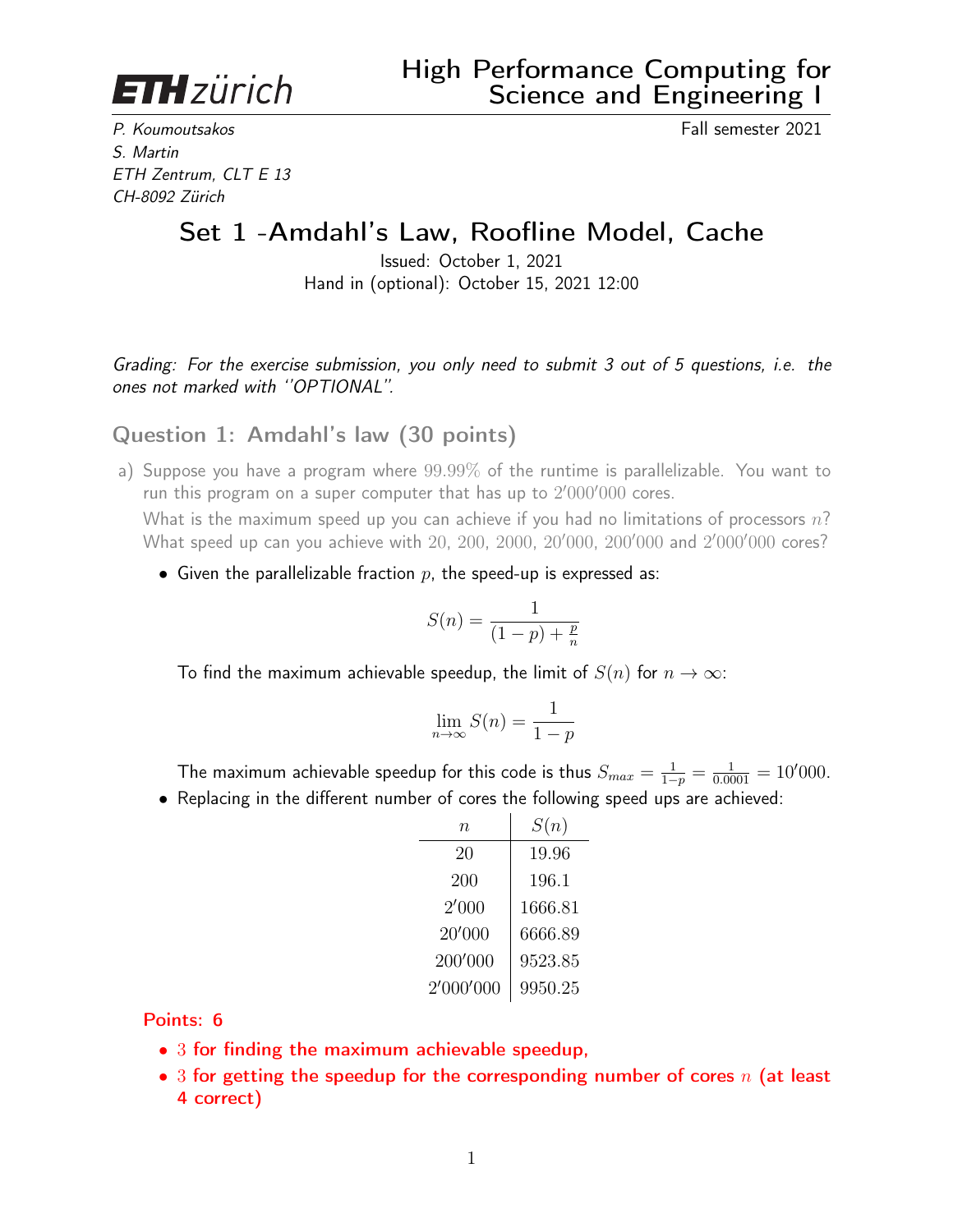b) You are executing a code with serial fraction 0.01. However, there are parts of a program that do not benefit from increasing the number of cores  $n$  used. Assume that the parallel execution of your code requires a communication operation, which costs a constant amount of time for every core, therefore the corresponding overall time for this operation scales proportionally with the number of cores as  $0.01n$ . What is the maximum speed up you can achieve with this constraint (and for how many cores)? If you reduce the time spent on this communication operation to  $0.001n$ , what is the new maximum speedup?

• Let  $T_0$  be the the total time taken by the serial code. The time taken by the parallel version, is given by the sum of the serial, parallel and communication parts:

$$
T(n) = T_0 \left( 0.01 + 0.01n + \frac{0.99}{n} \right)
$$

The speed up is expressed as:

$$
S(n) = \frac{T_0}{T(n)},
$$
  
= 
$$
\frac{1}{0.01 + 0.01n + \frac{0.99}{n}}
$$

By taking the minimum of the denominator, you can find the number of cores that will lead to the maximum speedup:

$$
\frac{\partial}{\partial n} \left( 0.01 + 0.01n + \frac{0.99}{n} \right) = 0.01 - \frac{0.99}{n^2}
$$

$$
0.01 - \frac{0.99}{n^2} = 0 \Rightarrow n^2 = 99 \Rightarrow n \approx 9.95
$$

The optimal number of cores is  $n = 9.9$ . To find the maximum speedup we solve for  $S(n)$  for  $n = 9$  and  $n = 10$ :

$$
S(9) = 4.76, S(10) = 4.78
$$

The maximum achievable speedup is thus 4.78 using 10 cores.

• Reducing the communication part to  $0.001n$  the new speed up is expressed as:

$$
S(n) = \frac{T_0}{T(n)},
$$
  
= 
$$
\frac{1}{0.01 + 0.001n + \frac{0.99}{n}}
$$

n

Finding the optimal number of cores:

$$
\frac{\partial}{\partial n} \left( 0.01 + 0.001n + \frac{0.99}{n} \right) = 0.001 - \frac{0.99}{n^2}
$$
  
0.001 -  $\frac{0.99}{n^2} = 0 \Rightarrow n^2 = 990 \Rightarrow n \approx 31.46$   
 $\Rightarrow S(31) = 13.7107, S(32) = 13.7104$ 

The maximum achievable speedup is thus 13.7107 using 31 cores.

Note that communication is not exactly an operation and only takes place when you are running a parallel code, for this reason the sum of the serial and parallel part is equal to one even if there is additional communication.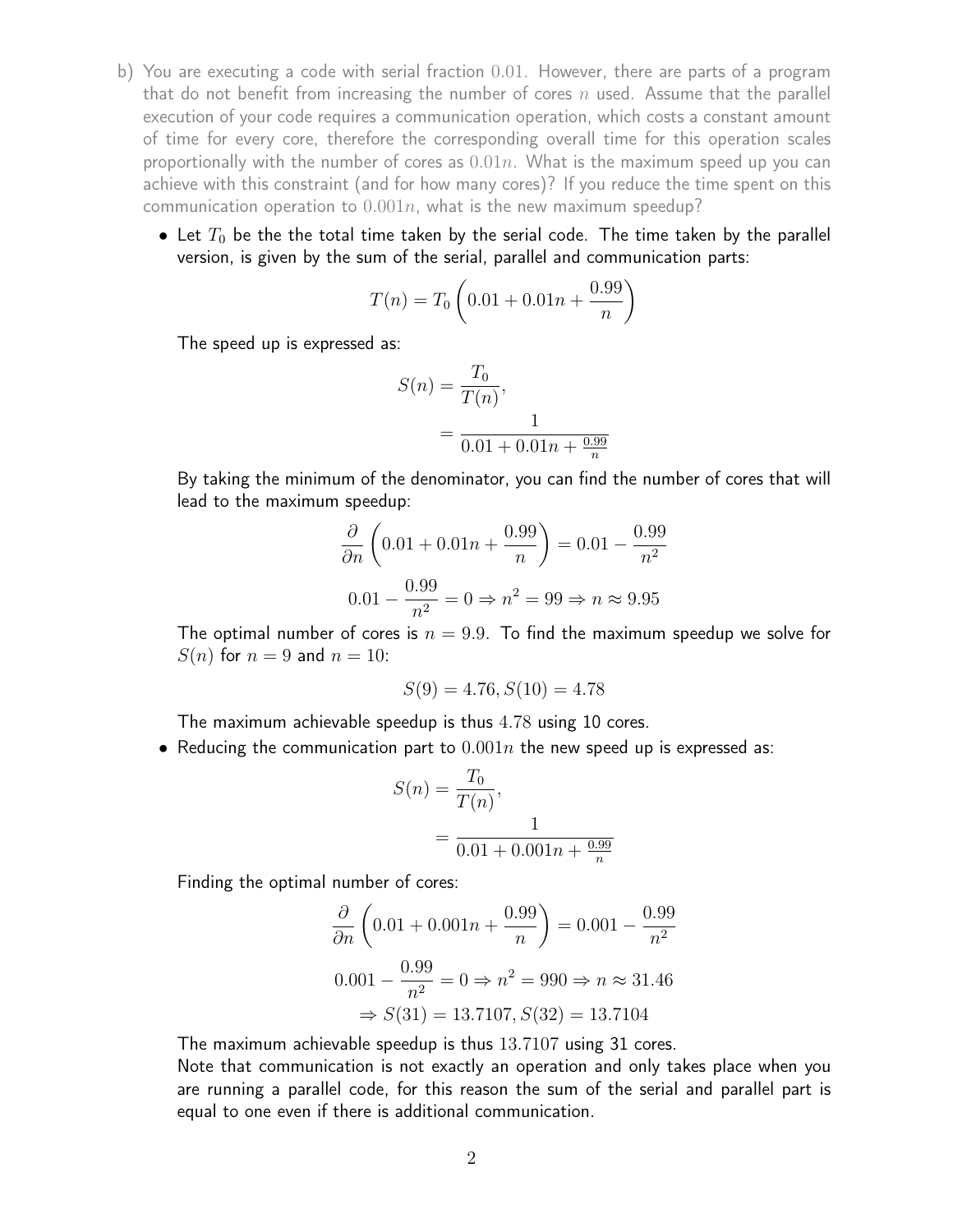Points: 12

- 3 for the correct derivation of the speedup
- 6 for correctly taking the derivative of the denominator
- 3 for the correct numerical results (0.5 per result)

c) Upon inspection of a code, you see that 1000 of the code's operations are parallelizable and 10 are not. Suppose the time to compute one operation (both serial and parallel) is  $t_1$ .

- Compute the time  $T(n)$  to execute the code with n cores.
- Using this time  $T(n)$ , compute the speed-up  $S(n)$  for  $n = 10$ . Verify your answer using Amdahl's law.
- The speed up you get is true only in the case of perfect load balancing. For  $n = 10$ , re-compute the speed-up assuming one core is assigned 1.5 and 3 times more of the parallel operations.
- The time to execute the code is given by:

$$
T(n) = \frac{1000t}{n} + 10t
$$

• The speed up  $S(n)$  is given by:

$$
S(n) = \frac{T(1)}{T(n)} = \frac{1010t}{\frac{1000t}{n} + 10t} \Rightarrow S(10) = \frac{110t}{1010t} = 9.1818
$$

The parallel fraction of the code is given as

$$
p = \frac{\text{# parallel op}}{\text{# total op}} = \frac{1000}{1010} = 0.990099
$$

Using Amdahl's law for  $n = 10$  we get:

$$
S(n) = \frac{1}{(1-p) + \frac{p}{n}} \Rightarrow S(10) = \frac{1}{0.0099 + \frac{0.99099}{10}} = 9.1818
$$

• In the perfect case all cores share the parallel load evenly. For  $n = 10$ , each core gets  $10\%$  of the parallel operations i.e.  $100$  operations.

If one core 1 gets 1.5 times more parallel operations, its total execution time is  $T_1 =$  $1.5 * 100t + 10t$ . All the other cores share the rest of the parallel operations i.e.  $(1000 - 150)/9 \approx 94.4$  operations. The execution time for all the other cores is  $T_{2:10} = 94.4t + 10t.$ 

As the execution time for core 1 is larger than all other cores, they will idle until core 1 finishes and the total time of the code is  $T = T_1 = 160t$ . The total speed up in this case is  $S = \frac{1010t}{160t} = 6.3125$  instead of  $9.1818$ .

For an imbalance factor of 3, repeating the same procedure, we end up with a speed up of  $S = 3.258$ .

Points: 12

- 3 for finding the time  $T(n)$  and using it to find the speed up  $S(n)$
- $-3$  for verifying the speedup using Amdahl's law
- $-3$  for finding the time of the slowest core for both imbalance factors
- $-3$  for finding the speedup for both imbalance factors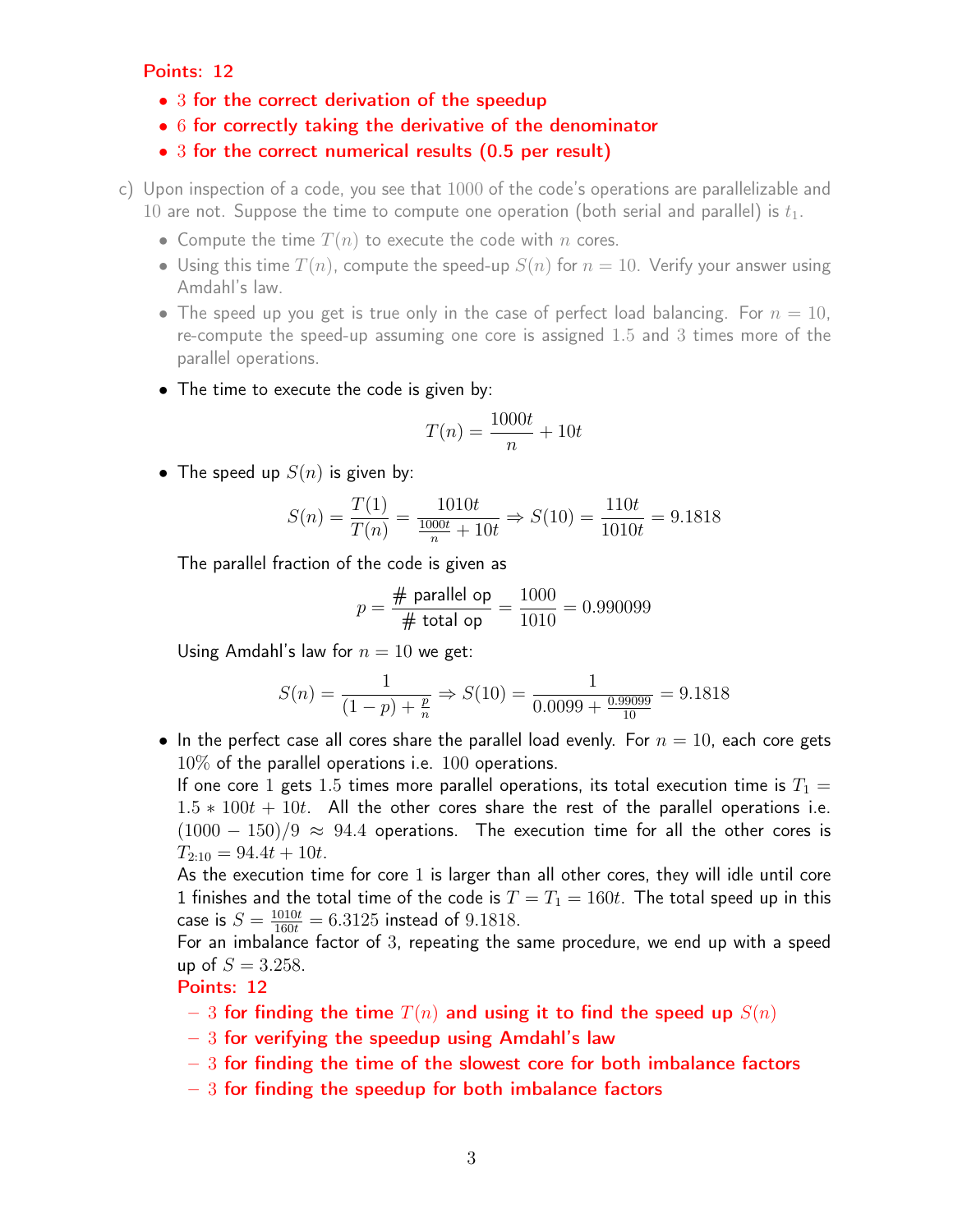### Question 2: OPTIONAL - Parallel Scaling (Not graded)

A program simulates  $N$  particles. All particles interact with each other and, thus, the number of interactions is proportional to  $N^2$ . The runtimes of the program in seconds on  $P$  processor cores are in the table:

| $P \setminus N$ | 500  | 1000  | 1500  | 2000   |
|-----------------|------|-------|-------|--------|
| $\mathbb{1}$    | 6.00 | 30.00 | 72.00 | 120.00 |
| 4               | 1.50 | 7.50  | 18.00 | 30.00  |
| Q               | 0.75 | 3.50  | 9.00  | 20.00  |
| 16              | 0.50 | 2.15  | 6.00  | 12.00  |
| 24              | 0.40 | 1.50  | 4.50  | 10.00  |

Plot four points of the strong scaling. Show all steps of the calculations. Label the axes.



We find the speed for the different problem sizes:

|                    |                             | 4                          |                                 |                                   | 24                          |
|--------------------|-----------------------------|----------------------------|---------------------------------|-----------------------------------|-----------------------------|
| $S(p) = T(1)/T(p)$ | $\frac{6.0}{6.0} = 1.0$     | $\frac{6.0}{1.5} = 4.0$    | $\frac{6.0}{0.75} = 8.0$        | $\frac{6.0}{0.5} = 12.0$          | $\frac{6.0}{0.4} = 15.0$    |
| $S(p) = T(1)/T(p)$ | $\frac{30.0}{30.0} = 1.0$   | $\frac{30.0}{7.5} = 4.0$   | $\frac{30.0}{3.5} \approx 8.57$ | $\frac{30.0}{2.15} \approx 13.95$ | $\frac{30.0}{1.5} = 20$     |
| $S(p) = T(1)/T(p)$ | $\frac{72.0}{72.0} = 1.0$   | $\frac{72.0}{18.0} = 4.0$  | $\frac{72.0}{9.0} = 8.0$        | $\frac{72.0}{6.0} = 12.0$         | $\frac{72.0}{4.5} = 16.0$   |
| $S(p) = T(1)/T(p)$ | $\frac{120.0}{120.0} = 1.0$ | $\frac{120.0}{30.0} = 4.0$ | $\frac{120.0}{20.0} = 6.0$      | $\frac{120.0}{12.0} = 10.0$       | $\frac{120.0}{10.0} = 12.0$ |

resulting in the following strong scaling plot: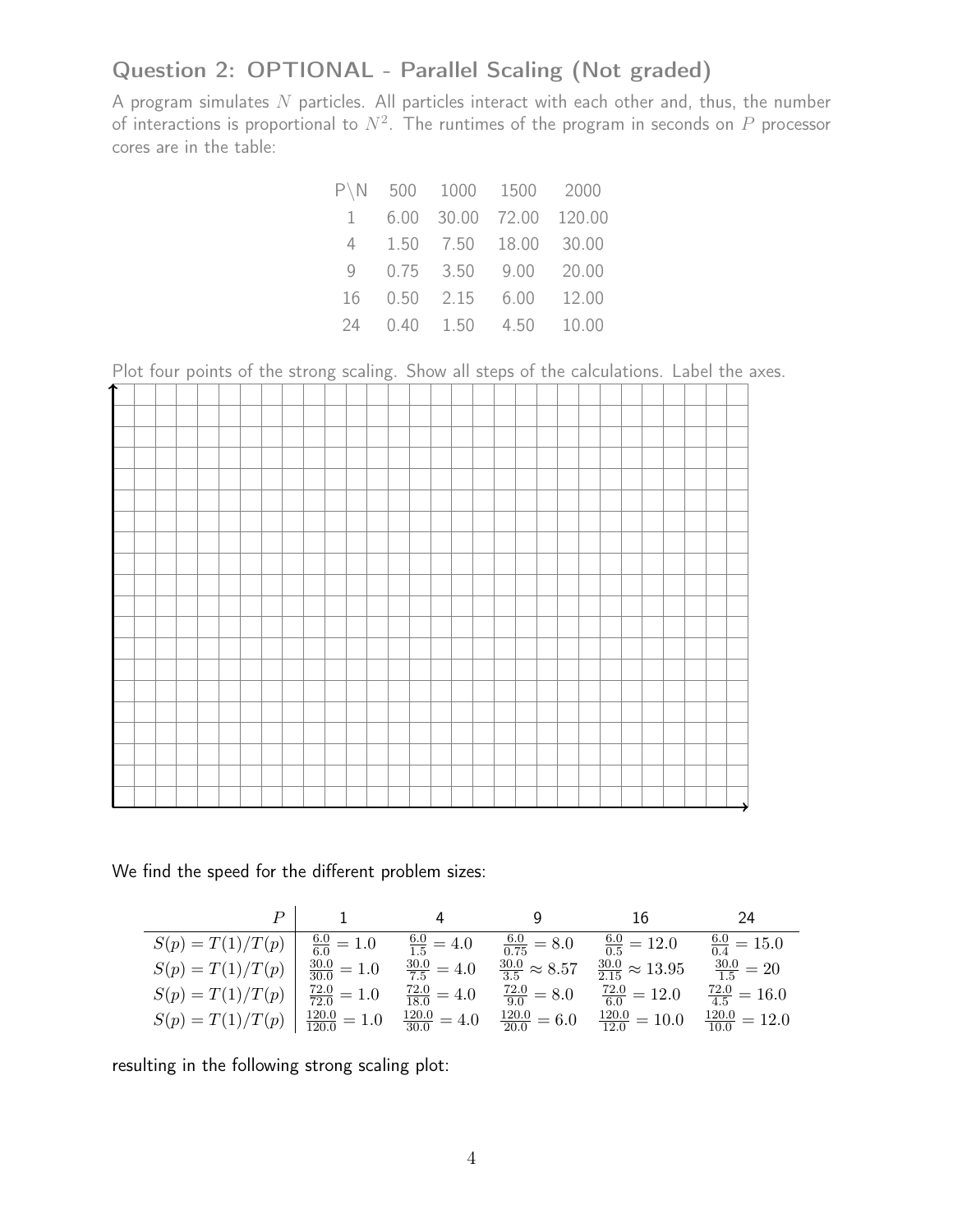



- 4 points for correct axis labels (2 per axis)
- 6 points for correct points in the plot (1.5 per point)

Plot four points of the weak scaling using  $N = 500$  and  $P = 1$  as a reference. Show all steps of the calculations. Label the axes.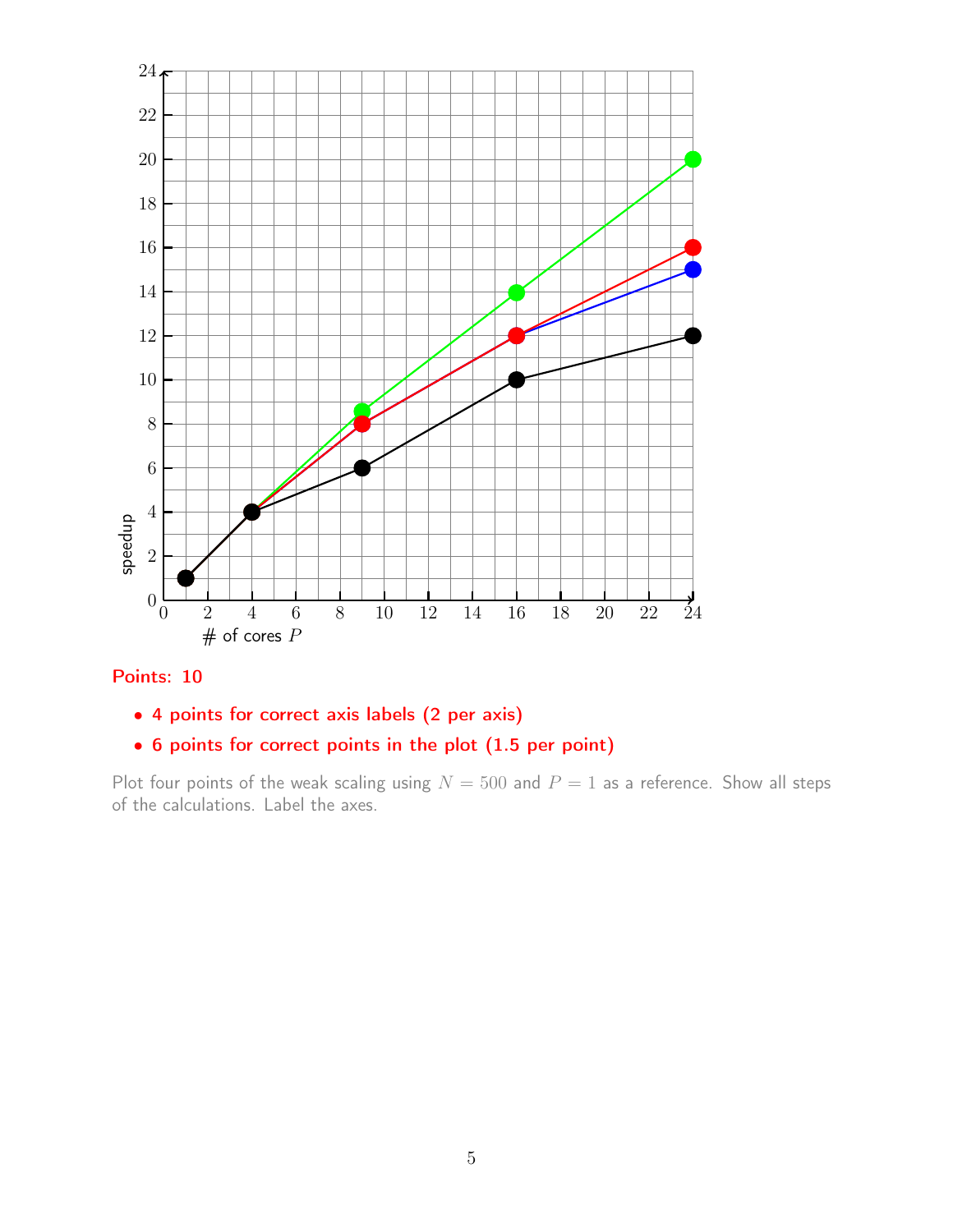

For the weak scaling analysis we scale the problem size  $N \times N$  proportional to the number of cores P, i.e. for  $N = 1000$  we need a factor x4 in the number of processors and for  $N = 1500$ we need a factor x9 and for  $N = 2000$  we need a factor of x16. From these we can compute the efficiency  $T(1)/T(p)$  or the throughput  $N(p)^2/T(p)$ :

|                                                                                                                               |                                     |                                                                            | 16 |
|-------------------------------------------------------------------------------------------------------------------------------|-------------------------------------|----------------------------------------------------------------------------|----|
|                                                                                                                               | $T(1)/T(p)$ $\frac{6.0}{6.0} = 1.0$ | $\frac{6.0}{7.5} = 0.8$ $\frac{6.0}{9.0} = 0.667$ $\frac{6.0}{12.0} = 0.5$ |    |
| $N(p)^2/T(p)/10^6$ $\frac{1.0}{6.0} = 0.1667$ $\frac{4.0}{7.5} = 0.533$ $\frac{9.0}{9.0} = 1.000$ $\frac{16.0}{12.0} = 1.333$ |                                     |                                                                            |    |

Either of the following weak scaling plots is therefore acceptable:

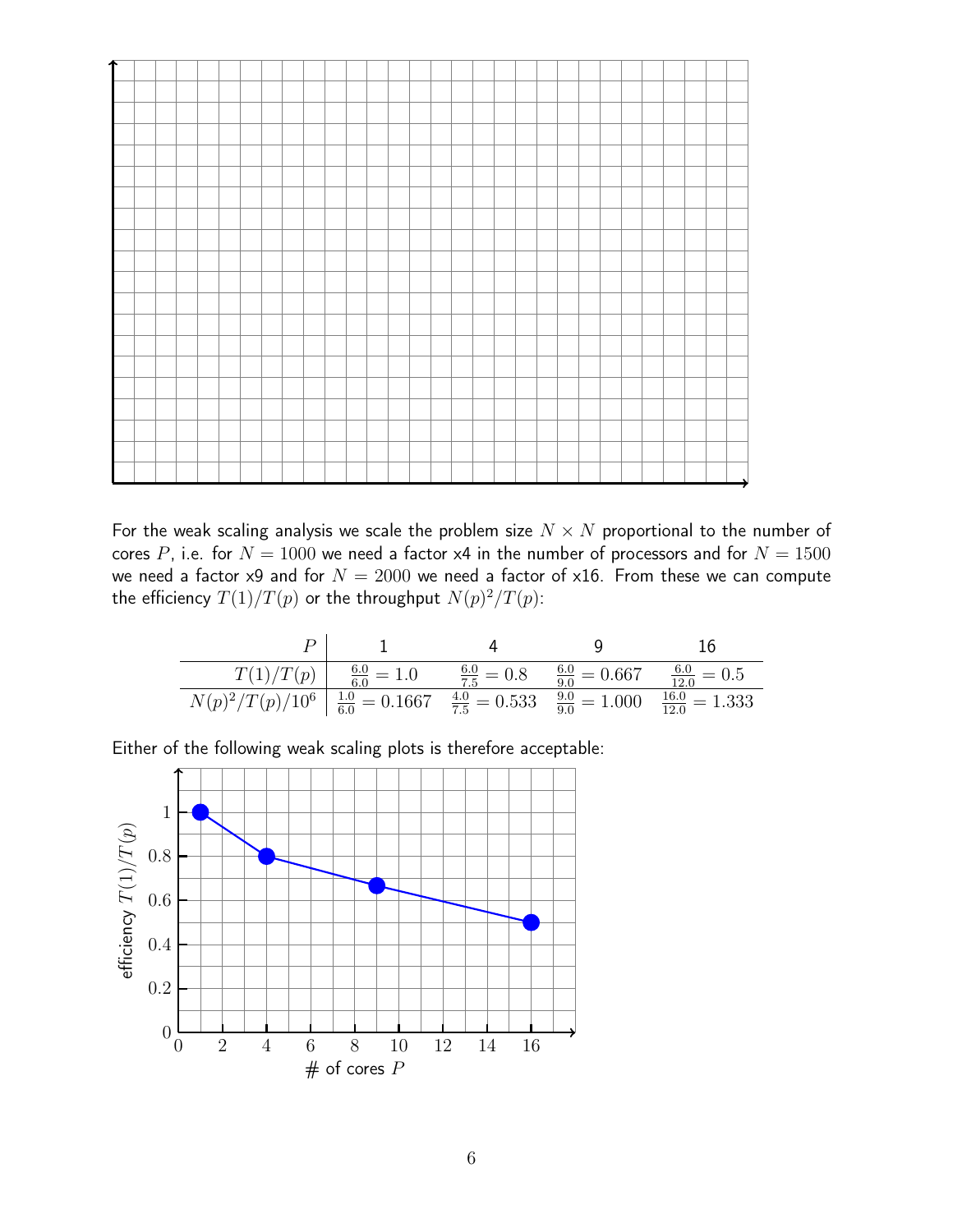



- 4 points for correct axis labels (2 per axis)
- 6 points for correct points in the plot (1.5 per point)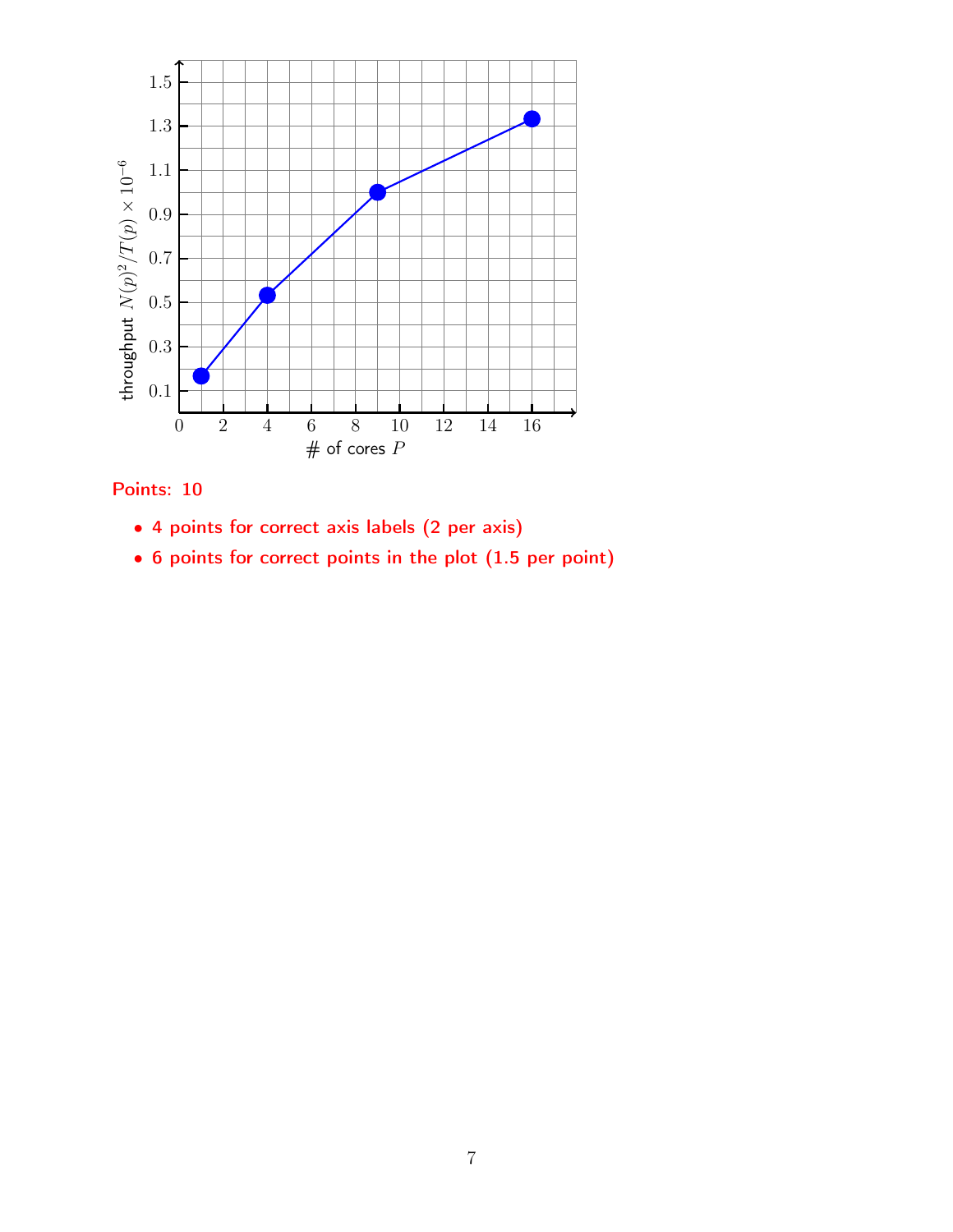### Question 3: Roofline Model (30 points)

Given the following code:

```
1 float A[N], B[N], C[N];
2 ...
3 const int P = 2;
  for (int i = 0; i < N; ++i) {
      \text{int } j = 0;
6 while (j < P) {
          A[i] = B[i] * A[i] + 0.5;8 + 1;
9 }
10 C[i] = 0.9 * A[i] + C[i];11 }
```
a) What is the floating point operational intensity of the code? State all the assumptions you made and show your calculations.

Assumptions: we have enough registers.

 $A[i] = B[i] * A[i] + 0.5;$  $A[i] = B[i] * A[i] + 0.5;$ 3  $C[i] = 0.9*A[i] + C[i];$ 

memory operations: read A,B, C write A, C,  $(3+2)*4=20$  bytes, fp operations: 3 mul + 3  $add = 6$  flops

 $OI = 6/20$ 

Make sure they don't count  $++i$ .

DA:

- With cache: 5\*4 byte transferred,  $P^*2 + 2$  flops,  $OI = (P^*2+2)/20$
- Without cache:  $P^*3^*4 + 3^*4$  bytes transferred,  $P^*2 + 2$  flops,  $OI = (P^*2 + 2)/([P+1]^*12)$

Points: 10

- 5 points 1 per correct read/write operation found
- 3 points for correct flops
- 2 points for correct operational intensity
- b) For a peak performance of 409.7 GFLOP/s (single precision) and a memory bandwidth of 34 GB/s, find all positive P for which the code is memory bound. Assume an infinite cache and state further assumptions you made. Show your calculations.

Ridge point  $= 409.7 / 34 = 12.05$  Assuming perfect caching A[i], B[i], C[i] are read only once from the memory and A[i], C[i] are written only once to the memory.

| 1            | $A[i] = B[i] * A[i] + 0.5;$ | \\ 2 FLOP          |  |
|--------------|-----------------------------|--------------------|--|
| 2            | $\cdots$                    |                    |  |
| $\mathbf{3}$ | $A[i] = B[i] * A[i] + 0.5;$ | $\setminus$ 2 FLOP |  |
| 4            | $C[i] = 0.9*A[i] + C[i];$   | $\setminus$ 2 FLOP |  |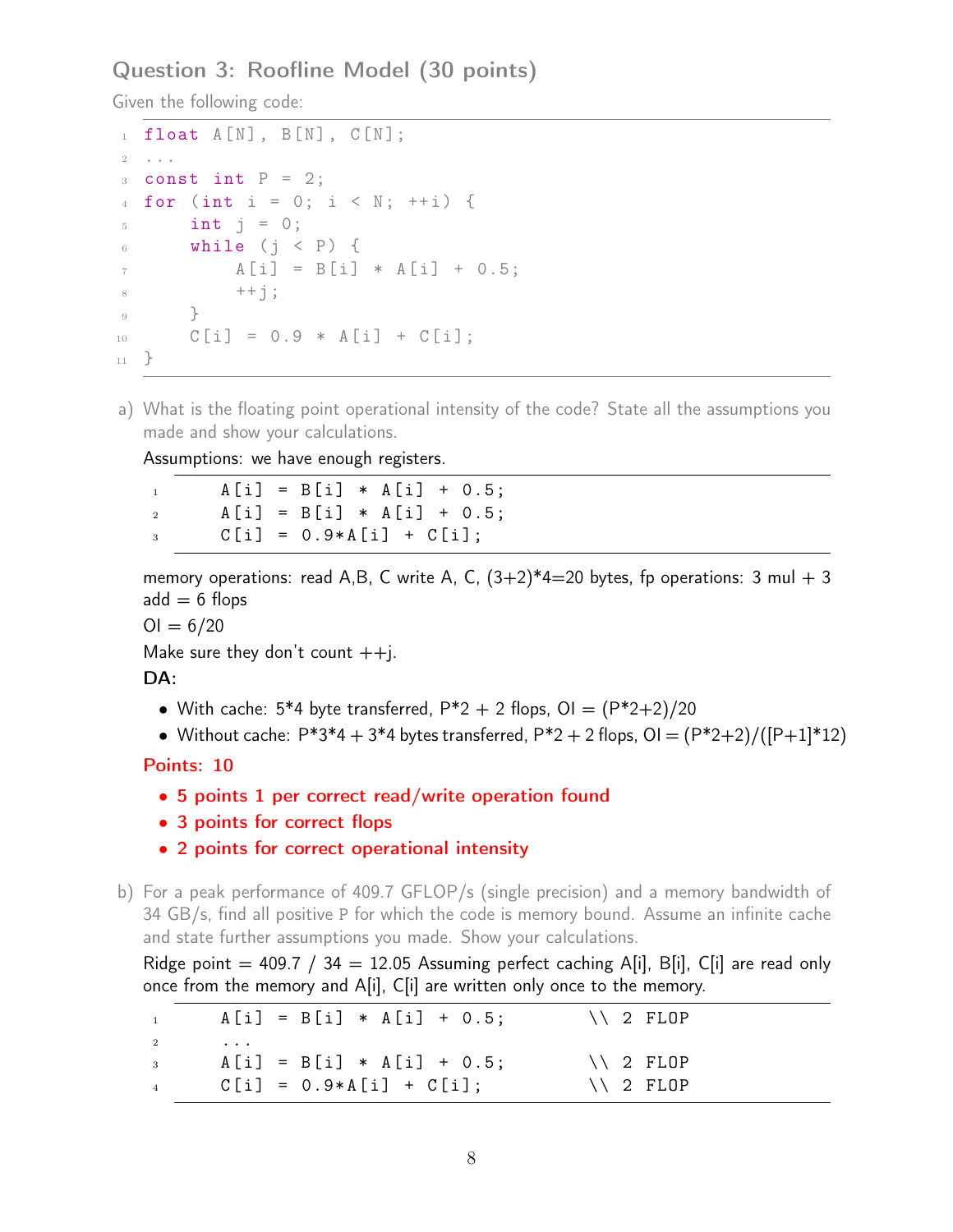$Ol >$  Ridge point = 12.05 Flops =  $(2 + 2P)$ , Bytes =  $5*4 = 20$  $(2 + 2P)/20 < 12.05$  $2 + 2P < 20 * 12.05 = 241$  $2P < 239$  $P < 239/2 = 119.5$  $P < 119$ Less means less or equal here Points: 12 • 4 points for correct ridge point

- 4 points for assuming perfect caching and that A,B,C are read only once
- 4 points for correct inequality for P

c) Draw below the roofline corresponding to (b) and label the axes.



#### Points: 8

- 4 points for correct axis labels
- 2 points for correct ridge point
- 2 points for correct slope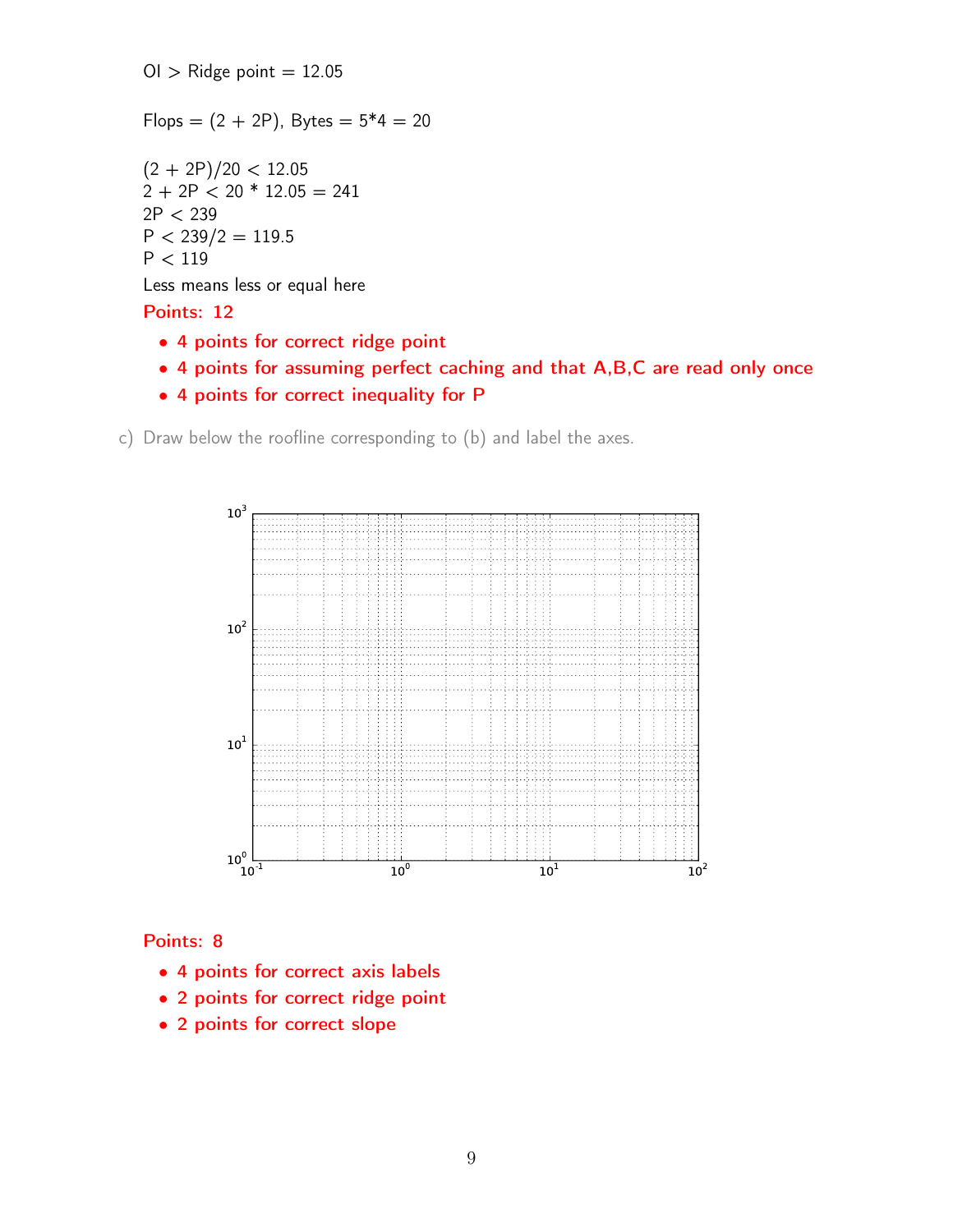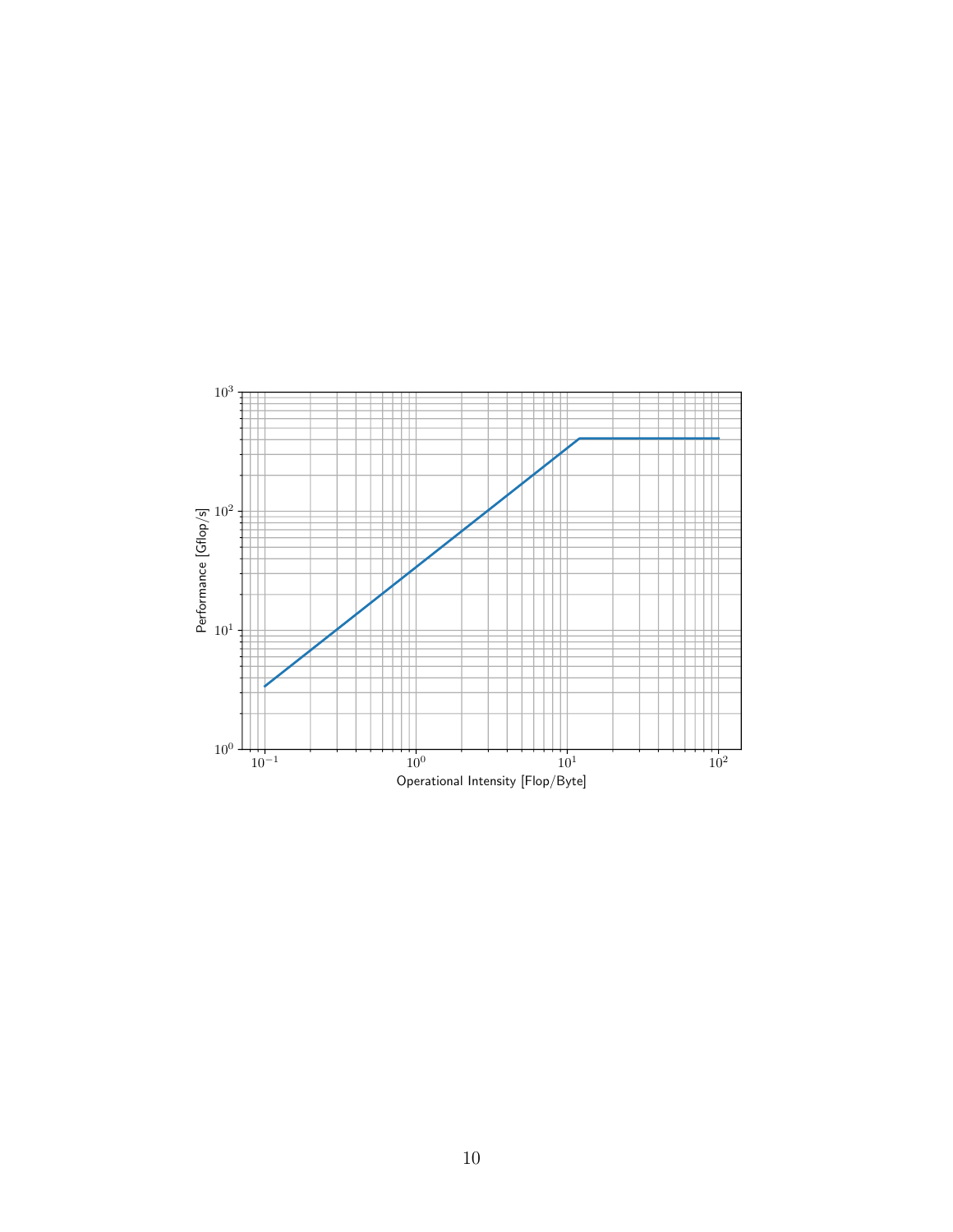## Question 4: Linear Algebra Operations (20 points)

In this exercise we will implement some basic linear algebra operations. We study the effects of storing and using data in different ways on the efficiency of the code.

a) We want to implement the multiplication of a square matrix  $A \in \mathbb{R}^{N \times N}$  with a vector  $x \in \mathbb{R}^N$ . Notice that we have two options, to store the matrix  $A$  row-wise (row major order) or column-wise (column major order). You are provided with a skeleton code and you are asked to implement the product  $Ax$  storing A with row major order first and then with column major order. You can initialize  $A_{i,j} = i + j$  and  $x_i = i$ .

Which implementation is faster and why? What do you observe as the dimension of the matrix increases? How do you explain it?

In the following table the ratio of the execution time of the row-major over the columnmajor order implementation is presented for increasing values of the  $N$ . Both row-major and column-major implementations make a good use of the cache (see solution code).

|                                                              | $100 \mid 200$ |  |  | 400   1000   2000   5000   10000 |
|--------------------------------------------------------------|----------------|--|--|----------------------------------|
| CXXFLAGS=-00   1.02   1.0   1.01   1.02   1.01   1.03   0.99 |                |  |  |                                  |
| CXXFLAGS=-03   1.81   1.87   1.97   2.02   1.61   1.63       |                |  |  | 1.64                             |

With no optimization enabled (-00), both implementations perform equally and use the cache in the same manner. Increasing the compilation optimization (-O3), on the other hand, favors the column-wise approach. The compiler is able to vectorize more easily the column major implementation than the row-major one. This difference between -O0 and -O3 happens because the problem is limited by the computation rather by the bandwidth (we used no multithreading, no instruction level parallelism and no vectorization in the -O0 version).

#### Points 4:

- 2 for implementing the matrix-vector multiplication.
- 1 for observing that the speedup is increasing as the  $N$  increases.
- 1 for explaining using cache line.
- b) We want to compute the transpose of a square matrix  $A \in \mathbb{R}^{N \times N}$  The matrix  $A$  and its inverse  $A<sup>T</sup>$  are stored in row major order in our implementation. One way to do the transposition is the straightforward way, where we loop over all the indices and we set the corresponding  $(i, j)$  element of  $A<sup>T</sup>$  equal to the  $(j, i)$  element of A. As you have seen in the lecture, this is not the most efficient way in terms of cache usage due to compulsory misses. A solution to this problem is to work in blocks.

First implement the straightforward transposition algorithm in the provided skeleton code. Then, imitate the multiplication algorithm that was explained in classroom and use the provided skeleton code to implement a block version of the transposition algorithm.

Run your code over increasing matrix dimensions and vary the block size. What do you observe? How do you explain it? In the end, the results are saved in a file. Plot the results with your favourite tool. Analyze the results and draw your conclusion.

Both implementations (naive and with blocking) are given in the solution code. Figure [1](#page-11-0) shows the performance versus the block size for the two implementations. The code is compiled with GCC 4.8.2 and executed on a compute node of Euler with Intel Xeon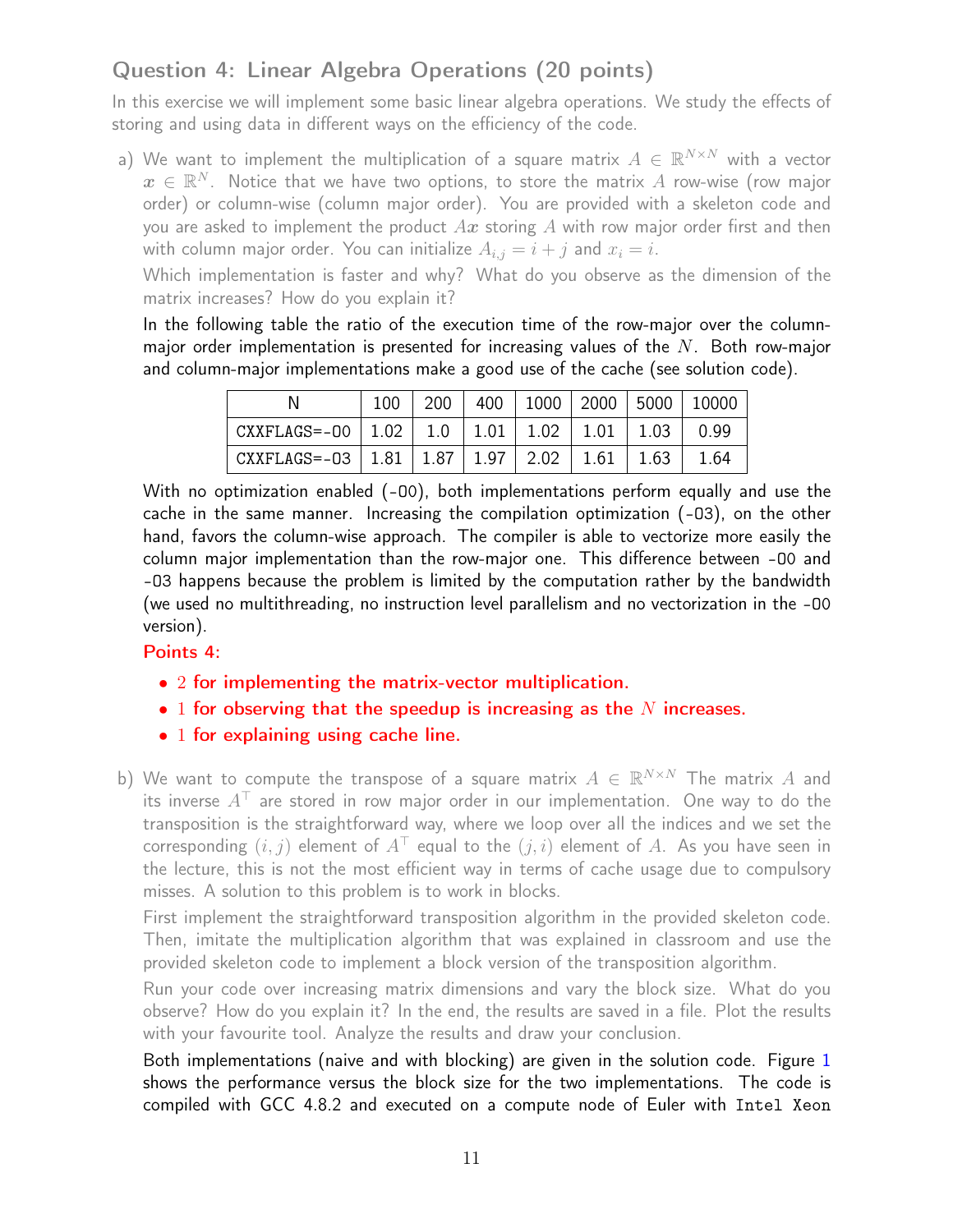

<span id="page-11-0"></span>Figure 1: Performance of transposition versus the block size for various matrix sizes. Naive implementation (horizontal lines) and implementation with blocking (circles). Version with consecutive writes (top) and strided writes (bottom).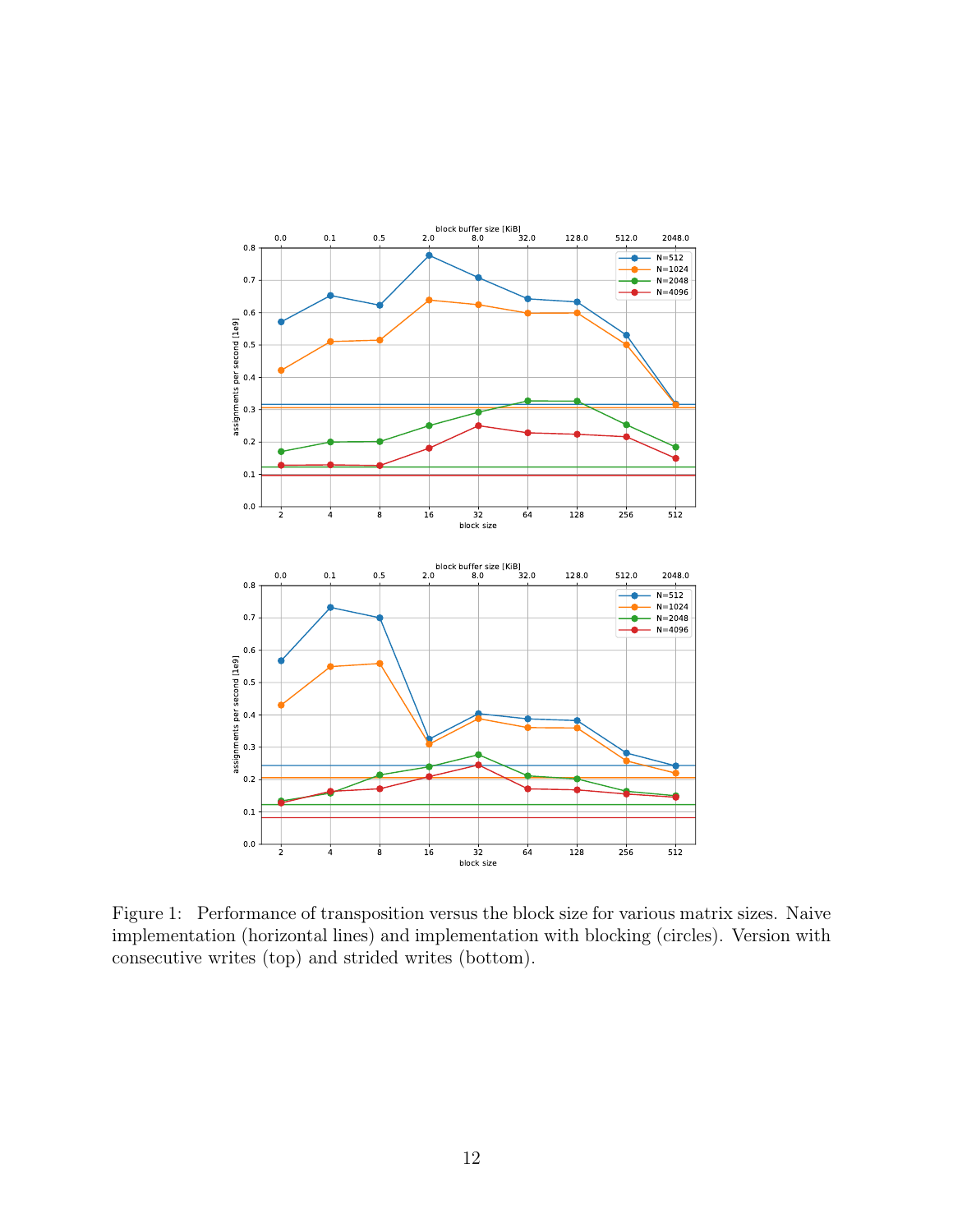Gold 6150 CPUs. The reported timings are the minimum over 10 samples, each sample is the mean time over a batch of  $4096^2/N^2$  runs to reduce the measurement overhead for small matrices. The cache is flushed before each new sample (but not withing the batch) by writing arbitrary data to a sufficiently large block of memory.

The cache sizes of the processor are 32K for L1, 1024K for L2, and 25M for L3. Performance is higher for matrices that fit in L3 cache ( $N = 512$  and 1024). Matrix with  $N = 2048$ takes 32M and no longer fits. Implementation with blocking and the optimal block size is about two times faster that the naive. The highest values are achieved when the block fits in L2 (for example, block of size 64 taking 32K).

One detail is about the access pattern for writes. The solution code contains two versions, the second one triggered by macro WRITESTRIDE (for example, by passing -DWRITESTRIDE to the compiler). One version has the inner loop over index k writing to consecutive locations:

```
1 for (size_t l = j; l < j + \text{blockSize}; l++)2 for (size_t k = i; k < i + blockSize; k++)
          AT[k + l * N] = A[l + k * N];
```
The other version version has the inner loop over index 1 writing to strided locations:

```
1 for (size_t k = i; k < i + blockSize; k++)2 for (size_t l = j; l < j + blockSize; l++)3 AT[k + 1 * N] = A[1 + k * N];
```
The version with strided writes is  $30\%$  slower (Figure [1,](#page-11-0) bottom). A possible explanation to this is that a write-miss is more expensive than a read-miss. According to the write-back policy, a write-miss requires first reading the data for the cache line from memory, and then the actual writing when the cache line is evicted. Both versions are equally fast for blocks of size 4 and 8 for matrices  $N = 512$  and 1024. In this case the whole matrix fits in L2 and each block fits in L1 along with N/blockSize blocks required for one outer loop.

#### Points 6:

- 4 for implementing the transposition algorithms.
- 1 for finding an optimal block size.
- 1 for plotting the results and making at least one relevant observations.
- c) We want to compute the product of two square matrices  $A, B \in \mathbb{R}^{N \times N}$  The matrices  $A, B$ are stored in row major order in our implementation. One way to do the multiplication is the straightforward way,

$$
C_{i,j} = \sum_k A_{i,k} B_{k,j}.
$$

As discussed in the previous subquestion, you have already seen the reasons this is not the most efficient way of implementing the product.

First implement the straightforward multiplication algorithm in the provided skeleton code. Then implement the block-multiplication algorithm that was explained in the classroom. Finally, implement a second version of the block-multiplication algorithm were the matrix B is stored in column major order. You can initialize  $B_{i,j} = 2i + j$ .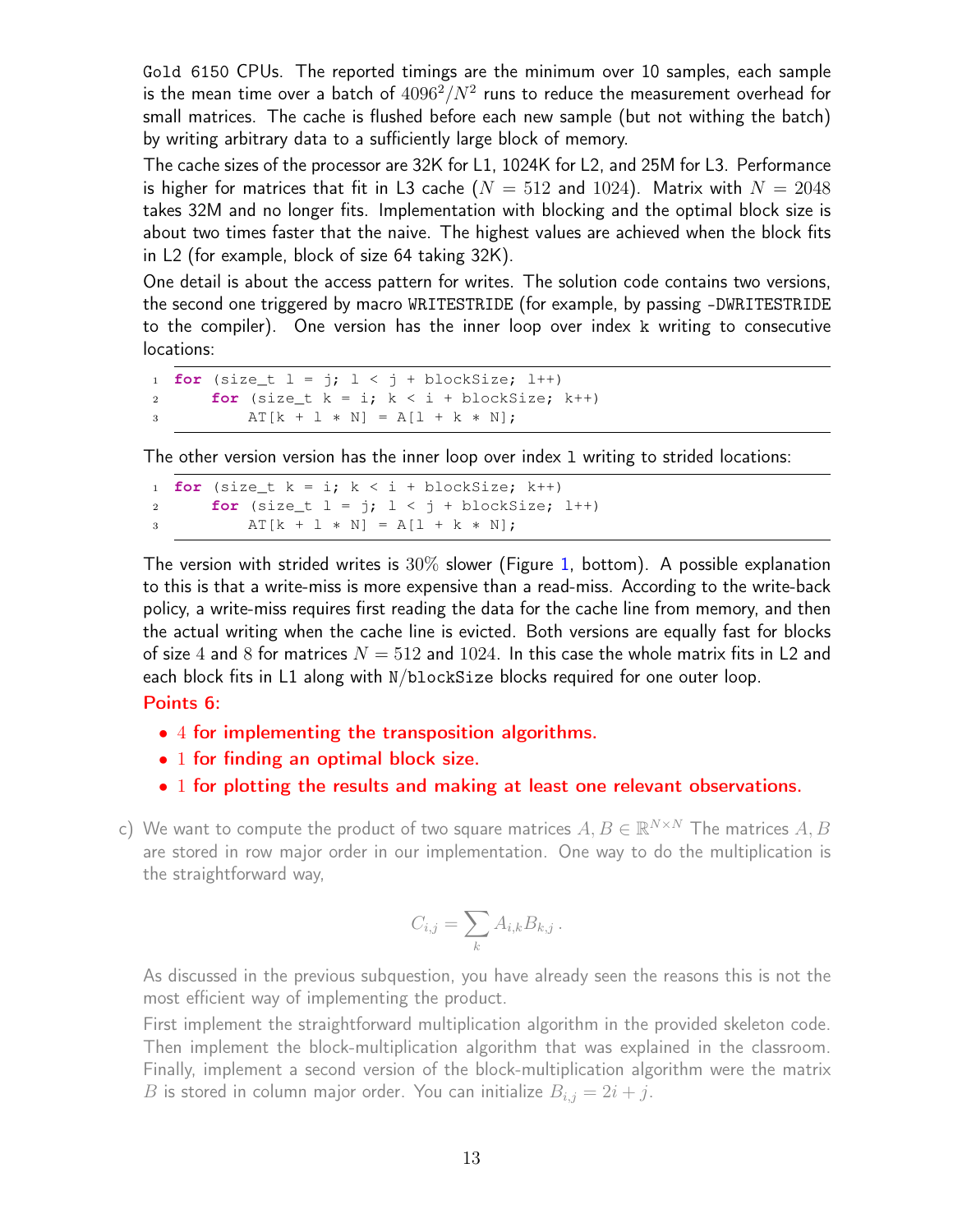

<span id="page-13-0"></span>Figure 2: Performance of matrix-matrix multiplication versus the block size for various matrix sizes. Naive implementation (horizontal lines), blocking with row-major  $B$  (circles) and blocking with column-major B (squares).

Run you code over increasing matrix dimensions and vary the block size. What do you observe? How do you explain it? In the end, the results are saved in a file. Plot the results with your favourite tool. Analyze the results and draw your conclusion. Which one is the most efficient algorithm? Explain in terms of cache usage.

All implementations (naive, with blocking, and with blocking and column-major  $B$ ) are given in the solution code. Figure [2](#page-13-0) shows the performance versus the block size for the two implementations. The code is compiled with GCC 4.8.2 and executed on a compute node of Euler with Intel Xeon Gold 6150 CPUs. The reported timings are the mean over 10, 5 or 1 samples depending on the matrix size. The version with blocking with the optimal block size is about five times faster than the naive. With the column-major matrix  $B$ , the optimal block size is larger since the inner loops read the matrices contiguously.

Points 10:

- 4 for implementing the matrix-matrix multiplication algorithm, naive  $+$  B row-major.
- 2 for implementing the matrix-matrix multiplication algorithm,  $B$  columnmajor.
- 2 for plotting the results.
- 1 for showing that  $B$  column major is more efficient.
- $\bullet$  1 for explaining that  $B$  column major is more efficient.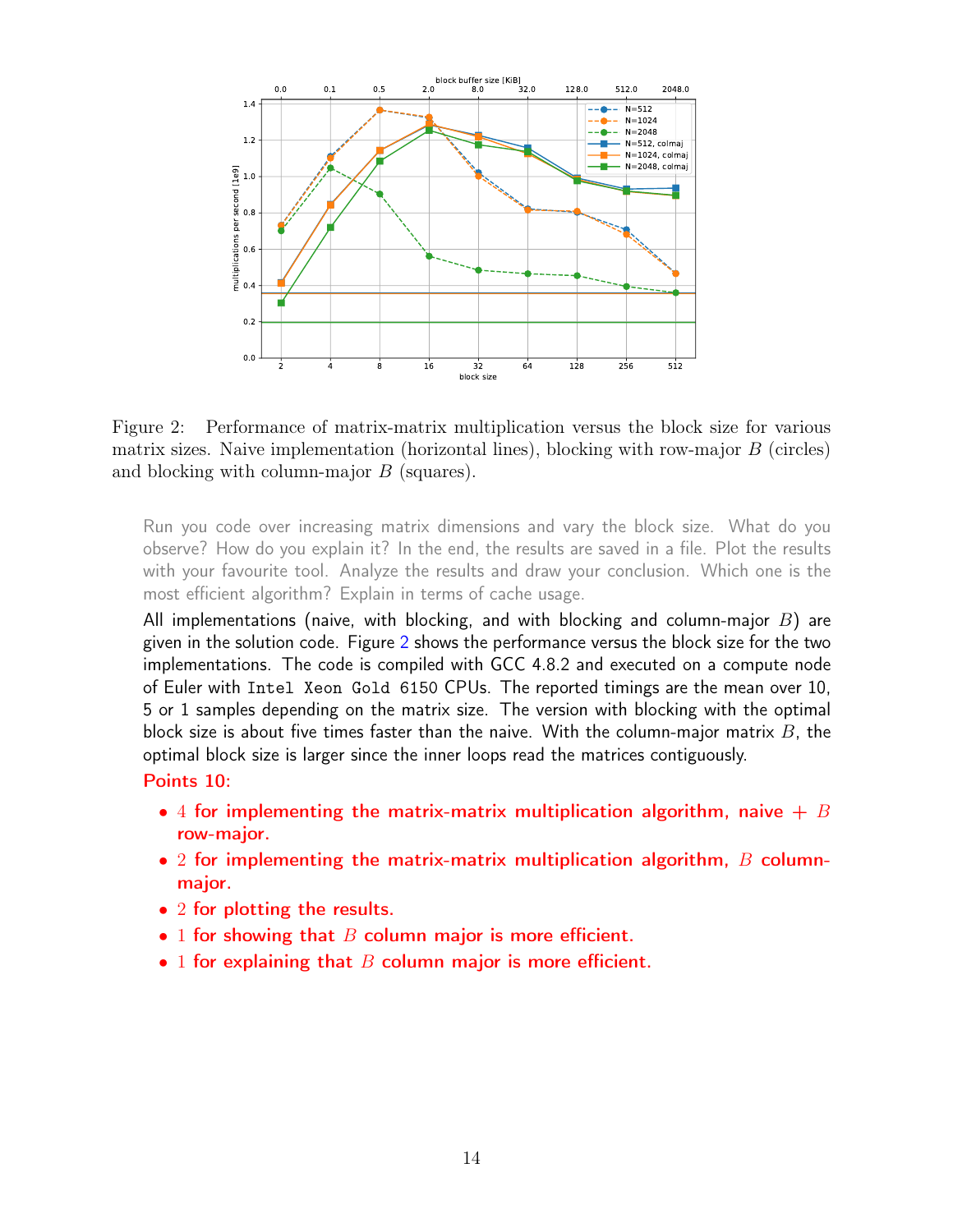### Question 5: OPTIONAL - Cache size and cache speed (Not graded)

This exercise shows how the performance of a program can be affected by the size of the data it operates with. Depending on whether the data fits into L1, L2, L3 cache, or not at all, we expect different memory access time. Furthermore, in which order we access the elements will also have an effect.

We will demonstrate this by traversing a linked list in the form of a permutation of size  $N$ , for different values of N. In other words, we will have an array of integers  $a_0, \ldots, a_{N-1}$ , where each  $a_i$  is a unique value from  $0$  to  $N-1.$  We start with the index  $k=0,$  and then repeat  $M$  times the operation  $k \leftarrow a_k$ , for some  $M \gg N$ . This way we minimize memory-unrelated operations and measure virtually only the memory access time<sup>[1](#page-0-0)</sup>.

a) Before writing and running the code, check the sizes of L1, L2 and L3 cache by running the following command on an Euler compute node:

grep . /sys/devices/system/cpu/cpu0/cache/index\*/\*

The output will contain information from four different index\* folders, each of which represents one cache level. Two are L1 caches (one for data, one for program code), one L[2](#page-0-0) and one L3 (both unified data and code). Extract the following information<sup>2</sup>:

- total size (property size),
- cache line size (property coherency\_line\_size).

The following tables includes cache and cache line sizes for different CPU models available on Euler cluster:

| Model                                                                        | $\perp$ L1D | $\Box$ 11 $\Box$ | $\vert$ 2 | L <sub>3</sub> | Cache line |
|------------------------------------------------------------------------------|-------------|------------------|-----------|----------------|------------|
| XeonGold 6150 (Euler IV) 32 kB 32 kB 32 kB 32 kB 32 kB                       |             |                  |           |                | 64 B       |
| XeonE3 1585Lv5 (Euler III) 32 kB 32 kB 32 kB 356 kB 3192 kB                  |             |                  |           |                | 64 B       |
| XeonE5 2680v3 (Euler II) $\vert$ 32 kB 32 kB $\vert$ 256 kB $\vert$ 30720 kB |             |                  |           |                | 64 B       |

L1D and L1I denote two parts of the L1 cache, one for data, one for instructions (the program itself). L2 and L3 cache are unified, they can store both data and instructions.

For the interested reader: As can be seen from the table, the fastest cache has only 32 kB (typical values are 32–64 kB). Thus, if our code is memory-intensive, if possible, we should split the data into chunks of size about 30 kB and do as much computation as possible before going to the next chunk (alternatively, one can aim to fit into L2 or L3). This is a basic idea behind, for example, cache-efficient matrix multiplication algorithms. To select a specific CPU model on Euler, add a flag -R "select[model==MODELNAME]". See get\_euler\_cache\_info.sh for more info.

### Points 1:

• 1 for getting the results (on any Euler node or other CPU).

b) You are provided with a skeleton code for sampling the execution time for different values of N. The code already selects the values of N and outputs the results.

<sup>&</sup>lt;sup>1</sup>To be precise, we measure latency of reading  $a_k$  from memory (or cache), plus latencies of CPU instructions themselves. Thus, this will only give as an approximation of the memory and cache latencies.

<sup>&</sup>lt;sup>2</sup>Depending on the [node type](https://scicomp.ethz.ch/wiki/Euler) your program assigned to, you will get different values. Optionally, you might also want to run lscpu (in the [same run\)](https://scicomp.ethz.ch/wiki/Using_the_batch_system), to get the exact CPU model name.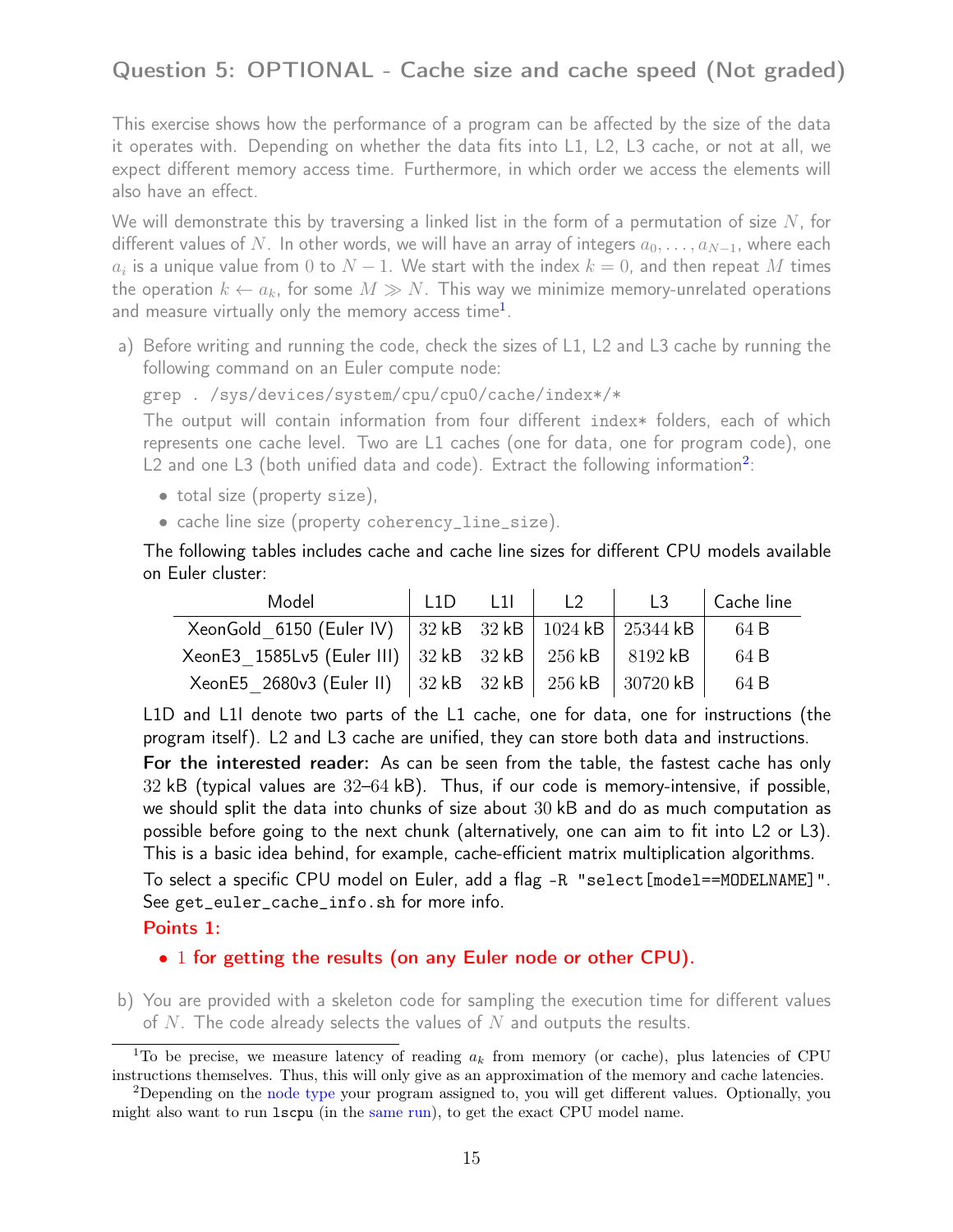

<span id="page-15-0"></span>Figure 3: Performance of the permutation traversal for Question 5b, 5c and 5d on an Euler IV (Xeon Gold 6150) node. Note: The plot shows the performance for array size of up to 300 MB, but in the exercise you were asked to analyze only up to 20 MB. See text for more details.

Fill out the TODO sections marked with *Question 5b* with the code for linked list traversal and time measurement. Use the provided sattolo function to generate a random onecycle permutation. This function guarantees that the permutation is such that all of the  $N$ elements are visited. Compile the code with make, run with bsub ... make run and plot the results with make plot.

What do you observe, do the drops in performance match the cache sizes? Are the transitions smooth or sharp, why?

The results for Intel Xeon Gold 6150 can be see in the Figure [3](#page-15-0) (the red line). As we increase the array size, there is a clear drop in performance at 32 kB and at about 1024 kB, which amount to L1 and L2 cache sizes, respectively. The transitions are smooth because in a random permutation there is always a non-zero probability of jumping to a cache line that is already present in the cache, even though the total array is much larger (especially due to the fact that one cache line fits 16 32-bit integers). If we knew the exact cache policy determining how old entries are removed from the cache, we would in principle be able to construct a permutation which would force the CPU to load a new line from DRAM after every jump.

For the interested reader: For completeness, the plot was extend from 20MB to 300MB to show what happens the when array does not fit the L3 cache, which allows us to estimate the latency between CPU and DRAM. Considering that the execution time per jump for small arrays is negligible to those for very large arrays, we can estimate that the memory read has a latency of about 100 ns. Assuming the CPU frequency of 2.7 GHz, this amounts to about 270 cycles. Note that the memory throughput here is only 0.64GB/s, much smaller than the maximum (you fetch 64 B [cache line] per element!).

Note: The exact plot shape (for all three lines) may change for different architectures! You should expect only qualitatively similar results. This applies to Question 4 as well.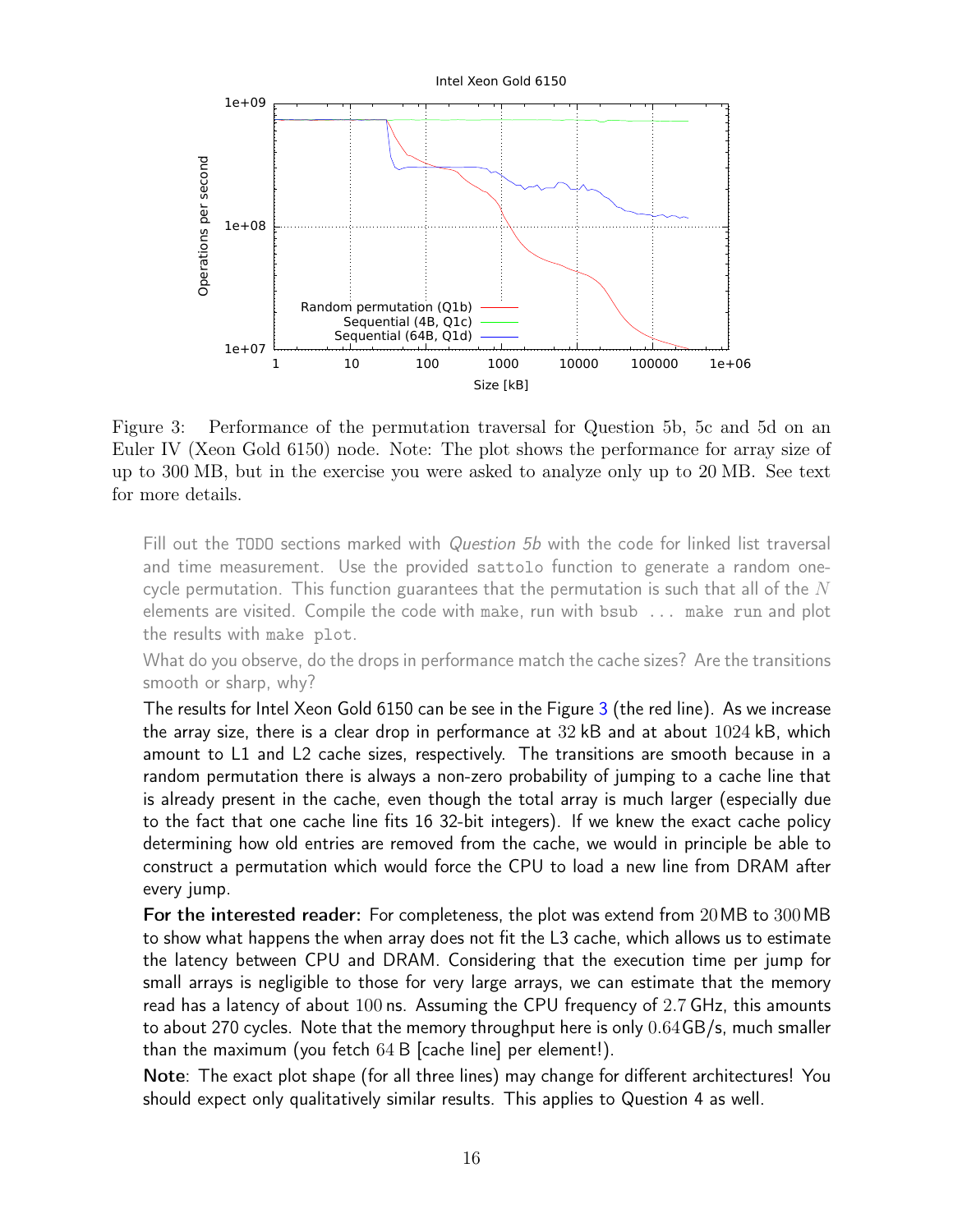Points 9:

- 2 for implementing the jump for-loop,
- 2 for implementing time measurement,
- 2 for finishing and running the 5b part of the code and generating plots,
- 1.5 for matching the plot shape to the cache size,
- 1.5 for explaining smoothness.
- c) Instead of jumping randomly through memory, initialize the array a such that k goes repeatedly as  $0, 1, 2, \ldots, N-1, 0, 1, 2 \ldots$  Compare the performance of this (mostly) continuous access to the random access from the previous subquestions.

How would you explain the result?

The performance is shown in the same Figure [3](#page-15-0) as the green line.

There are two reasons why the performance here is much better, and in fact does not depend on the array size. First, our data element  $a_k$  is only 4 bytes large (sizeof(int)), thus after we read 1 element from memory, we get another 15 for free. Secondly, the CPU is prefetching data from the memory. Namely, CPU detects that we are reading memory sequentially and fetches the data in advance. By the time we want to read a specific array element, it is already present in the cache.

For the interested reader: What this benchmark measures is in fact the total latency of instructions required to perform the operation  $k = a[k]$ . It takes 1.4 ns to do one jump, which amounts to 5 cycles<sup>[3](#page-0-0)</sup>. If we relate this to instruction pipelines shown in the lecture, we see that the pipeline is greatly underutilized. The reason is that each jump operation must wait for the previous one to finish. This means that if, in the same for-loop, we add another "jumper"  $k_2$  with  $k_2 = a[k_2]$ , we could expect the number of for-loop iterations per second not to drop at all (for small array sizes). Of course, to be sure, benchmarking would be required.

Points 4:

- 3 for implementing the sequential case 5c,
- $\bullet$  1 for arguing about the prefetcher (1 pt if you only mentioned that a single cache line has multiple  $a_k$  elements).
- d) The previous subquestion was somewhat unfair. We would load a single cache line (of 64 bytes), and then do several jumps for free, because the data is already there. Implement the third variant of the permutation, where  $k$  jumps by 64 bytes (how many elements is that?). If that would cause k to go above  $N-1$ , take the modulo N. It does not matter if not all elements are visited this way, we still do force the CPU to load the whole array from memory, as we read from every cache line.

Compare the results with the previous two cases. What limits the performance for very large  $N$  in this case, and what in the case of a random permutation?

See the blue line in the Figure [3](#page-15-0) for results.

As explained before, for very large  $N$ , the random permutation case is limited by the latency to access DRAM. In other words, it measures the cost of a cache miss. This case, on the

<sup>&</sup>lt;sup>3</sup>If the [base frequency](https://ark.intel.com/products/120490/Intel-Xeon-Gold-6150-Processor-24_75M-Cache-2_70-GHz) of 2.7 GHz is assumed, the value of 3.66 cycles/jump is retrieved, but if boost frequency of 3.7 GHz is assumed the result is 5.02 cycles/jump. Thus, probably the CPU was in the boost mode, as that number is closer to an integer.